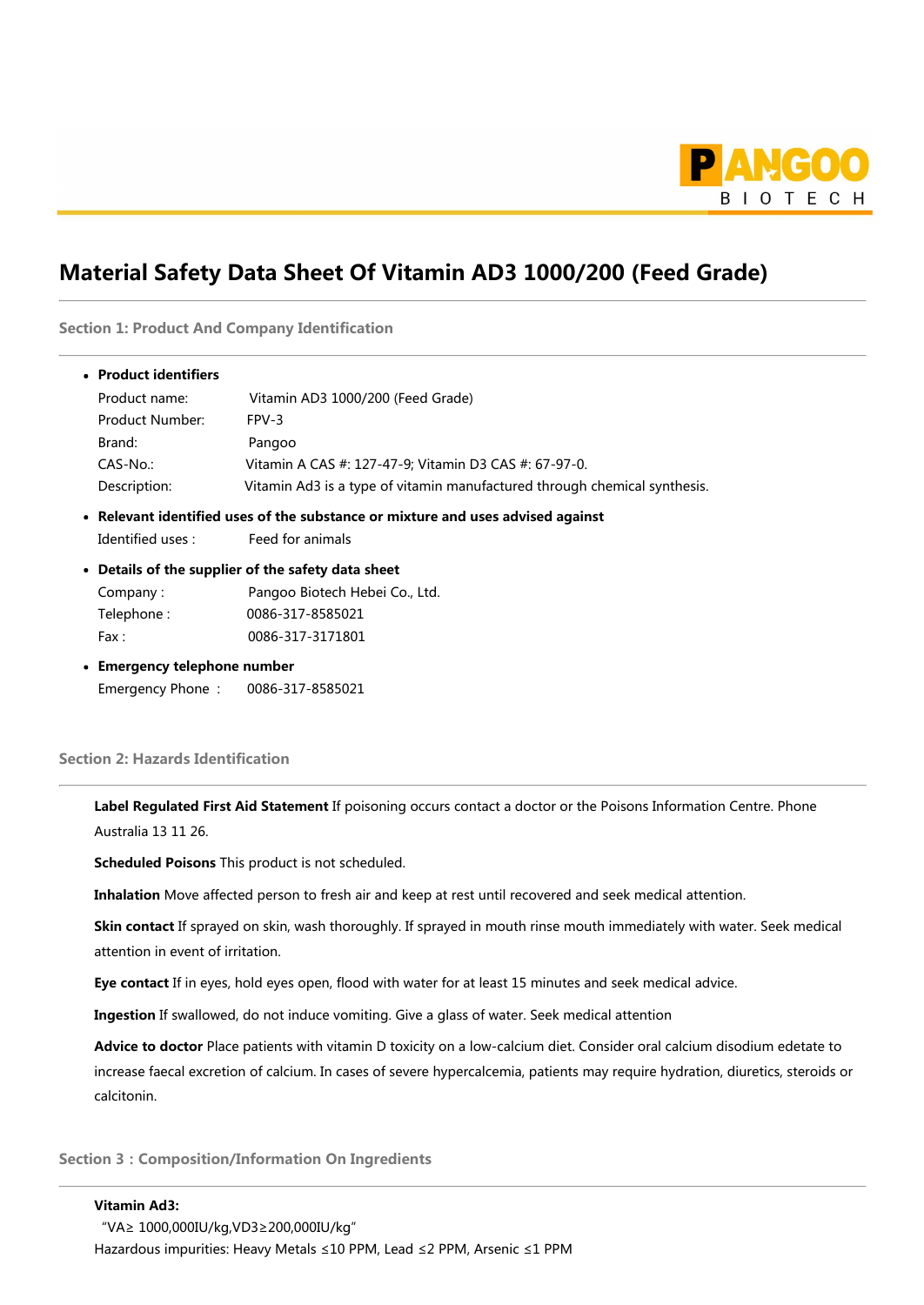Contact with eyes: Flush immediately with plenty of water for 15 minutes and seek medical advice

Contact with skin: Wash the affected area with water, remove contaminated clothing and launder before re-use. Seek medical advice if irritation develops or persists.

Ingestion: Rinse mouth thoroughly with water and drink water afterwards.

Inhalation: Remove from exposure, move to fresh air and seek medical advice immediately. .

#### **Section 5: Fire-fighting Measures**

Flammability Combustible.

Extinguishing Media Foam, dry chemical powder, BCF (where permitted), carbon dioxide, water spray or fog. Fire and Explosion Hazards Slight fire hazard when exposed to heat or flame. Heating may cause expansion or decomposition leading to violent rupture of containers. Avoid contamination with oxidising agents i.e. nitrates, oxidising acids, chlorine bleaches, pool chlorine etc. as ignition may result.

Hazardous Combustion Products On combustion, may emit toxic fumes of carbon monoxide and acrid smoke. Combustion products include carbon dioxide (CO2), other pyrolysis products typical of burning organic material. Fire Fighting Wear self-contained breathing apparatus and protective gloves.

In well ventilated areas wear full face mask with a combination filter. (Offers no protection from carbon monoxide). In enclosed premises: respirator with independent air supply DO NOT approach containers suspected to be hot. Cool fire exposed containers with water spray from protected location. If safe, remove containers from path of the fire.

## Section 6 : Accidental Release Measures

#### Measures in case of accidental release

When the spilled material is cleaned up with an absorbant material, attention should be paid to the possibility of exothermic autooxidation (self -ignition) in the presence of air, even at room temperature: store in the absence of air (e.g. in water) and send for incineration (or dispose of in accordance with local regulations).

#### Personal precautions, protective equipment and emergency procedures

Evacuate personnel to safe areas.

Use personal protective equipment.

Ensure adequate ventilation.

#### Environmental precautions

Do not flush into surface water or sanitary sewer system.

Prevent further leakage or spillage if safe to do so.

If the product contaminates rivers and lakes or drains inform respective authorities.

#### Methods and materials for containment and cleaning up

Soak up with inert absorbent material (e.g. sand, silica gel, acid binder, universal binder, sawdust).

Keep in suitable, closed containers for disposal.

#### Reference to other sections

For personal protection see section 8.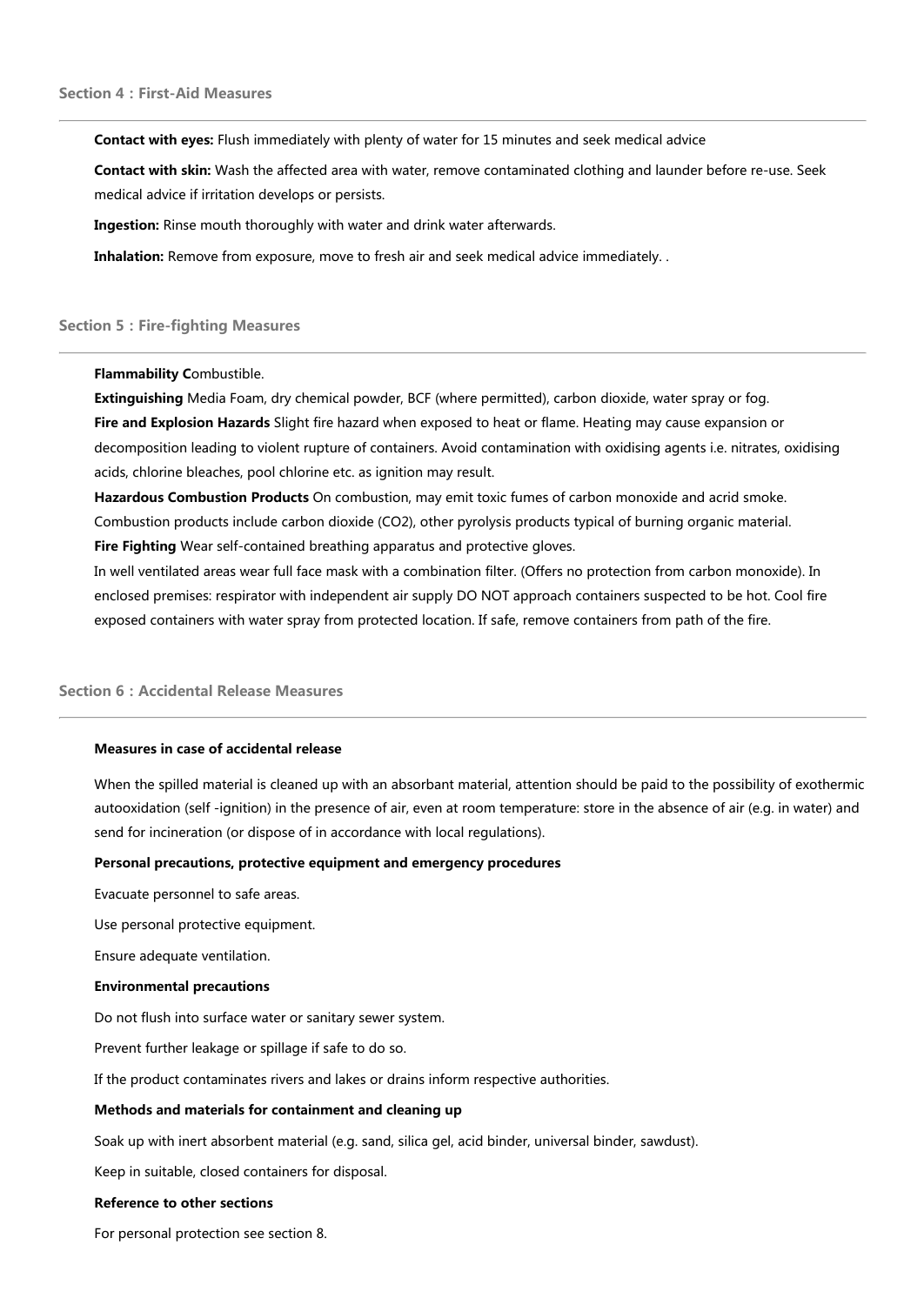#### Section 7: Handling And Storage

# Precautions for safe handling Advice on safe handling: Avoid exposure - obtain special instructions before use. For personal protection see section 8. Dispose of rinse water in accordance with local and national regulations. Handle under inert gas. Smoking, eating and drinking should be prohibited in the application area. Advice on protection against fire and explosion: Take necessary action to avoid static electricity discharge. Product will burn under fire conditions. Conditions for safe storage, including any incompatibilities Requirements for storage areas and containers: Protect against light. Keep under inert gas. Keep container tightly closed and dry. Containers which are opened must be carefully resealed and kept upright to prevent leakage. Storage temperature: Store below 25°C (Air conditioning) in the closed, original container, in a dry, well-ventilated area. Protect from sunlight. Containers should always be kept closed in storage and stored in original labeled container. Keep out of reach of children. Specific end use(s) Specific use(s): Not applicable.

## Section 8:Exposure Controls/Personal Protection

Exposure Limits Exposure limits have not been established by NOHSC for this formulation.

Ventilation Natural ventilation should be adequate under normal use conditions. If the air concentration of vapour or mist is high, the process should be modified to reduce the problem. Keep containers closed when not in use.

Eye Protection Avoid contact with eyes. Wear protective eyewear. After each day's use, wash goggles.

Skin Protection Avoid contact with skin. No skin protection is required under normal conditions of use. Under other conditions of use wear rubber gloves. Wash hands before breaks and at end of work

Respirator Do not inhale vapour. No respirator is required under normal conditions of use.

## **Section 9: Physical and Chemical Properties**

## • Information on basic physical and chemical properties

| Appearance                   | Yellowish Free-Flowing particles |
|------------------------------|----------------------------------|
| Odor                         | No data available                |
| Odor threshold               | No data available                |
| <b>PH</b>                    | No data available                |
| Melting Point/Freezing Point | No data available                |
|                              |                                  |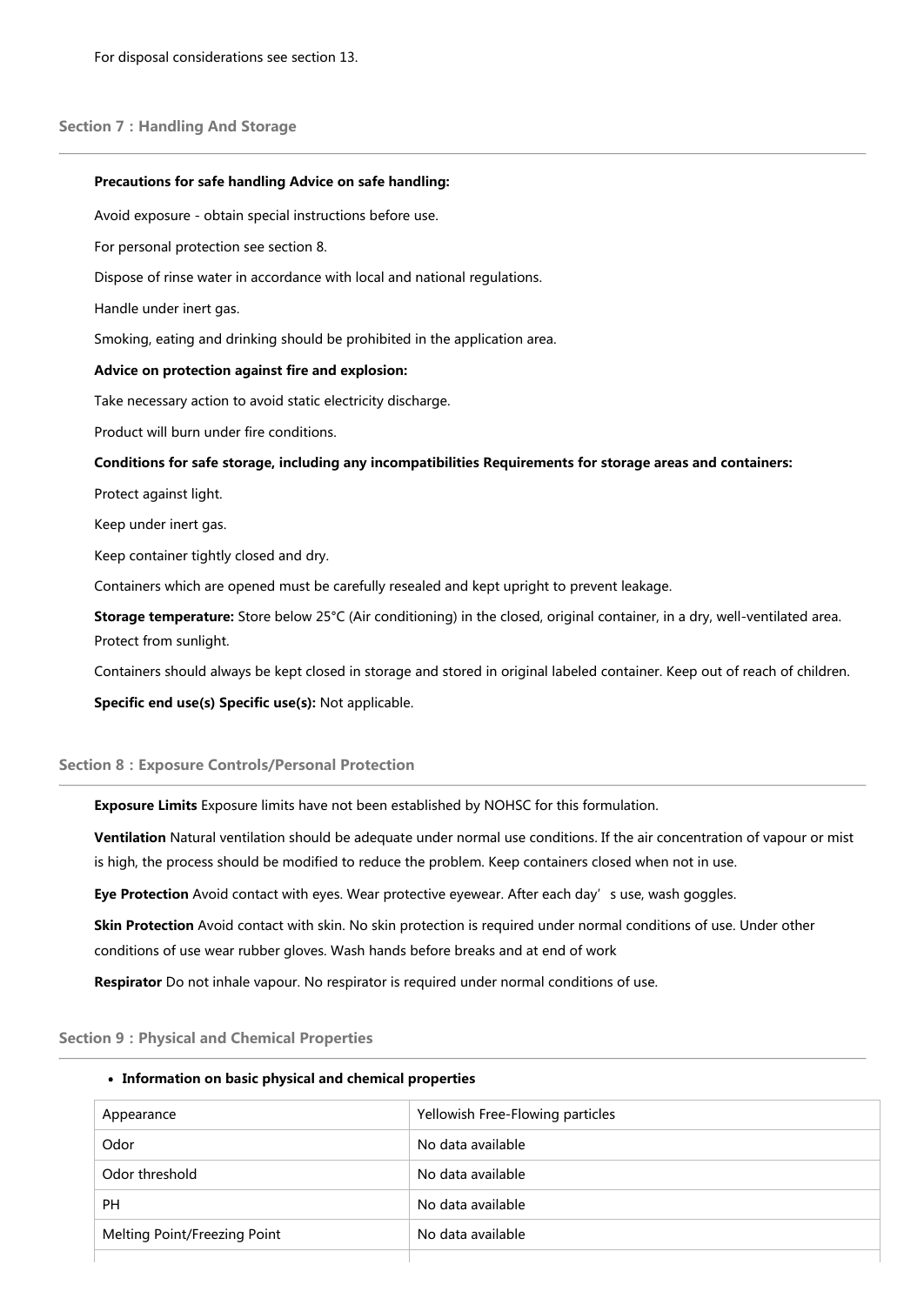| Initial boiling point and boiling range     | No data available                                                           |
|---------------------------------------------|-----------------------------------------------------------------------------|
| <b>Flash Point</b>                          | 43C (109F)                                                                  |
| <b>Evaporation Rate</b>                     | No data available                                                           |
| Flammability(Solid, Gas)                    | No data available                                                           |
| Upper/lower flammability or exposure limits | No data available                                                           |
| Vapor Pressure                              | No data available                                                           |
| Vapor Density                               | No data available                                                           |
| <b>Relative Density</b>                     | No data available                                                           |
| <b>Water Solubility</b>                     | It is cold water soluble 90% min, and bioavailable form of the fat soluble. |
| Partial coefficient: n-octanol/water        | No data available                                                           |
| Auto-ignition temperature                   | No data available                                                           |
| Decomposition temperature                   | No data available                                                           |
| Viscosity                                   | No data available                                                           |
| <b>Explosive properties</b>                 | No data available                                                           |
| Oxidizing properties                        | No data available                                                           |

## Section 10 : Stability and Reactivity

#### Reactivity

No hazards to be specially mentioned.

#### Chemical stability

Stable under recommended storage conditions.

#### Possibility of hazardous reactions

In case of extensive air contact (e.g. soaked rags, moistened clothes) an exothermic autooxidation (self ignition) is possible.

## Conditions to avoid

Heat.

Exposure to air.

#### Incompatible materials

Strong acids and strong bases.

Strong oxidizing agents.

### Hazardous decomposition products

No decomposition if used as directed.

Section 11: Toxicological Information

## Information on toxicological effects

## ACUTE

No adverse health effects are expected, if the product is handled in accordance with this Safety Data Sheet and the product label.

Symptoms that may arise if the product is mishandled are: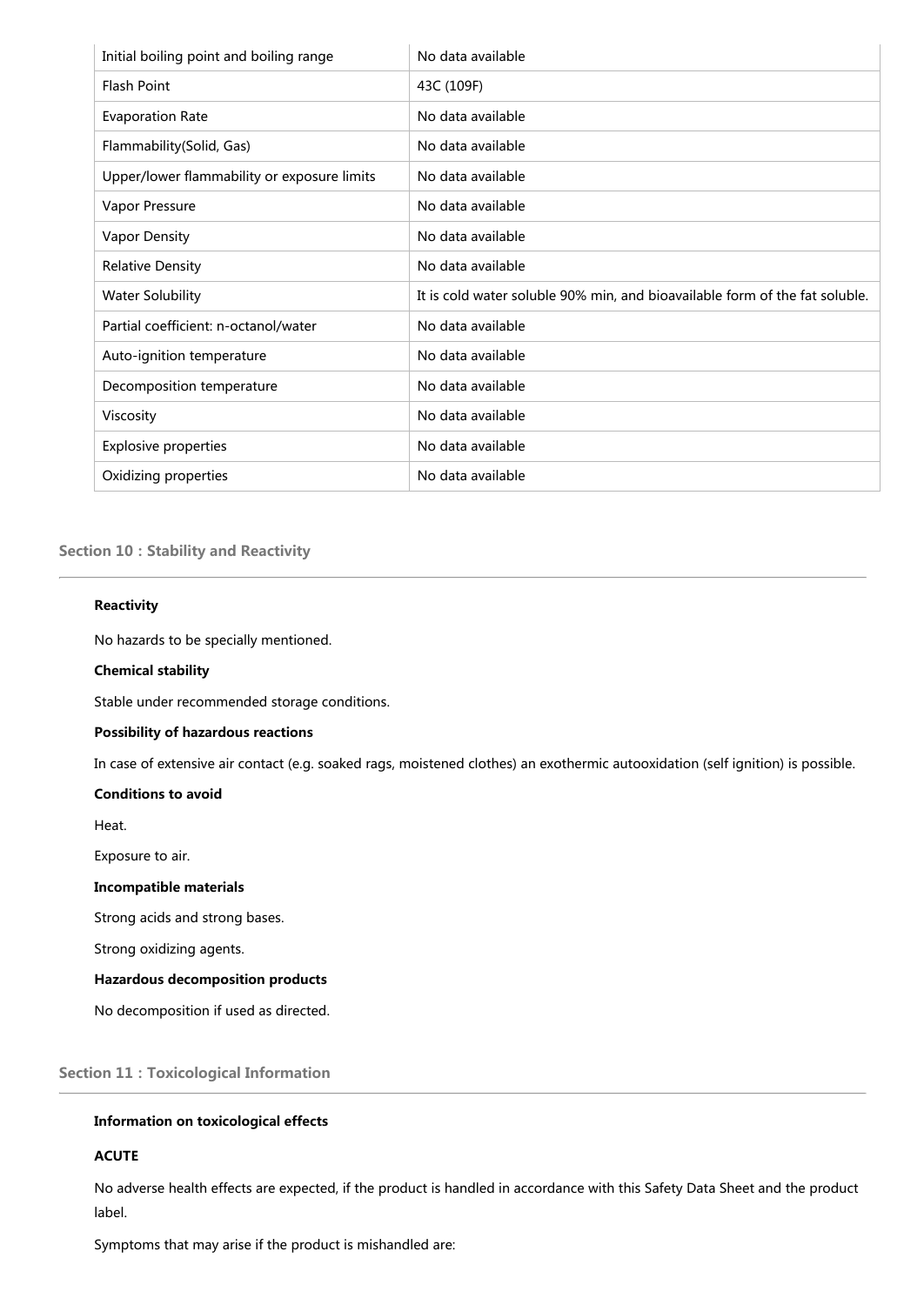Ingestion: Harmful: danger of serious damage to health by prolonged exposure if swallowed.

Eye: May be an eye irritant.

Skin: Contact with skin may result in irritation.

Inhalation: Toxic by inhalation.

#### **Section 12: Ecological Information**

Ecotoxicity: Not available. BOD5 and COD: Not available. Products of Biodegradation: Possibly hazardous short term degradation products are not likely. However, long term degradation products may arise. Toxicity of the Products of Biodegradation: The product itself and its products of degradation are not toxic. Special Remarks on the Products of Biodegradation: Not available. Photodegradation retinyl palmitate: Decomposes rapidly in contact with light. No data is available on the product itself. Bioaccumulative potential Bioaccumulation: No data available. Partition coefficient: noctanol/water: Not applicable. Mobility in soil Distribution among environmental compartments: No data available. Results of PBT and vPvB assessment Assessment: Not determined. Other adverse effects

Additional ecological information: May cause long-term adverse effects in the aquatic environment.

### **Section 13: Disposal Considerations**

After Intended Use Dispose of empty container by wrapping with paper and placing in garbage.

After spill or accident Dispose of sealed containers at an approved local waste disposal site.

#### Section 14 : Transport Information

| <b>UN number</b>                 |  |  |
|----------------------------------|--|--|
| ADR Not dangerous goods.         |  |  |
| RID Not dangerous goods.         |  |  |
| <b>IMDG Not dangerous goods.</b> |  |  |
| IATA Not dangerous goods.        |  |  |
| Proper shipping name             |  |  |
| <b>ADR</b> Not dangerous goods.  |  |  |
| <b>RID</b> Not dangerous goods.  |  |  |
| <b>IMDG</b> Not dangerous goods. |  |  |
| <b>IATA</b> Not dangerous goods. |  |  |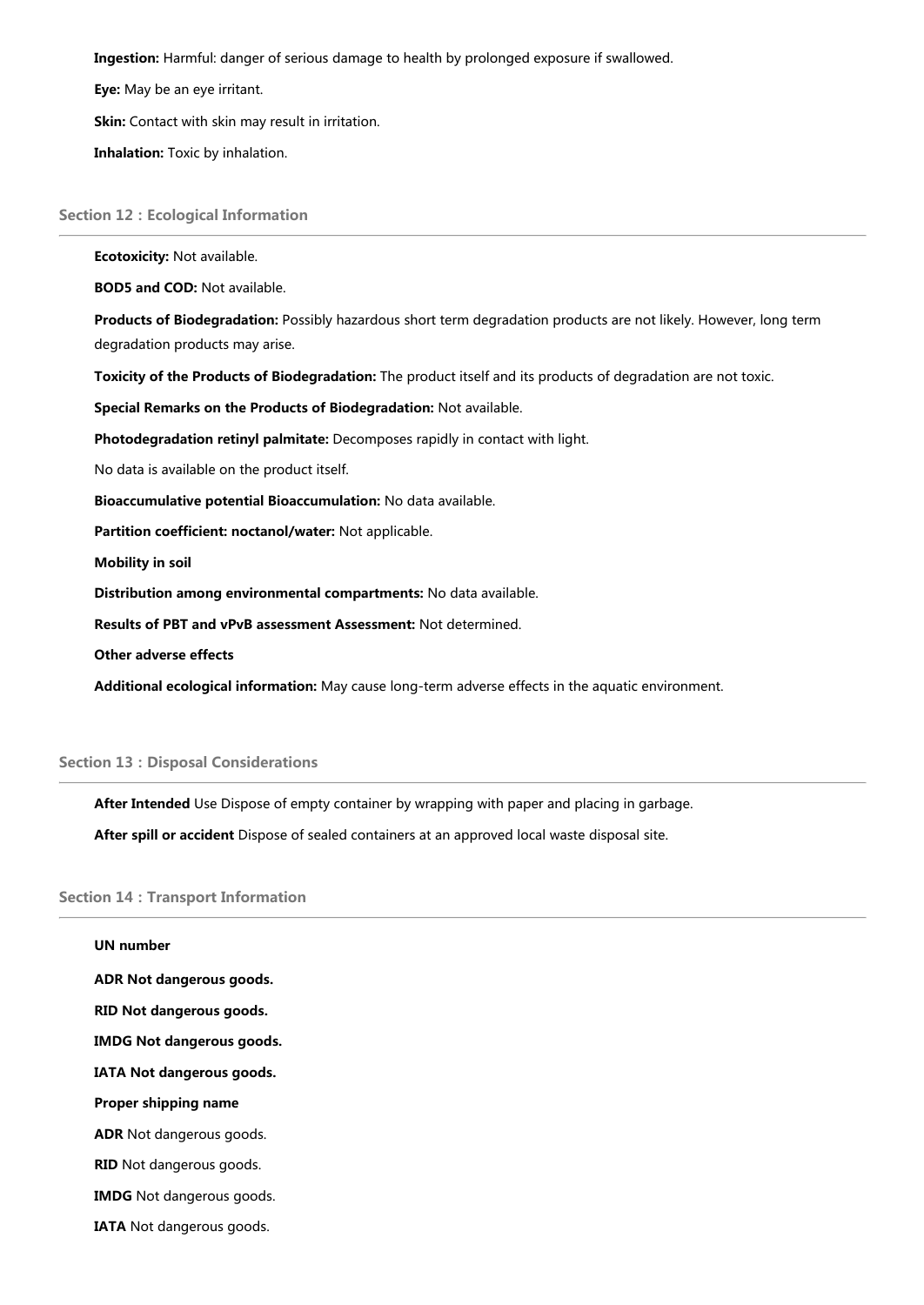#### Transport hazard class

ADR Not dangerous goods.

RID Not dangerous goods.

IMDG Not dangerous goods.

IATA Not dangerous goods.

Packing group

ADR Not dangerous goods.

RID Not dangerous goods.

IMDG Not dangerous goods.

IATA Not dangerous goods.

#### Environmental hazards

ADR Not dangerous goods.

RID Not dangerous goods.

IMDG Not dangerous goods.

IATA Not dangerous goods.

Special precautions for user

Not classified as dangerous in the meaning of transport regulations.

#### Transport in bulk according to Annex II of MARPOL 73/78 and the IBC Code

No data available.

## **Section 15: Regulatory Information**

Poisons Schedule Not scheduled APVMA Registration The product is registered by the APVMA. Registration Number 35995 Labelling All necessary directions, precautions and warnings for normal use of the product are included on the product label.

## Section 16: Other Information

#### • Summary of Changes GHS Update

Acronyms

ADG Code Australian Code for the Transport of Dangerous Goods by Road and Rail

APVMA Australian Pesticides and Veterinary Medicines Authority

CAS Chemical Abstracts Service Registry Number

GHS Globally Harmonized System of Classification and Labelling of Chemicals

HDPE High density polyethylene

LDPE Low density polyethylene

OECD Organisation for Economic Co-operation and Development

STOT Specific Target Organ Toxicity

SUSDP Standard for the Uniform Scheduling of Drugs and Poisons